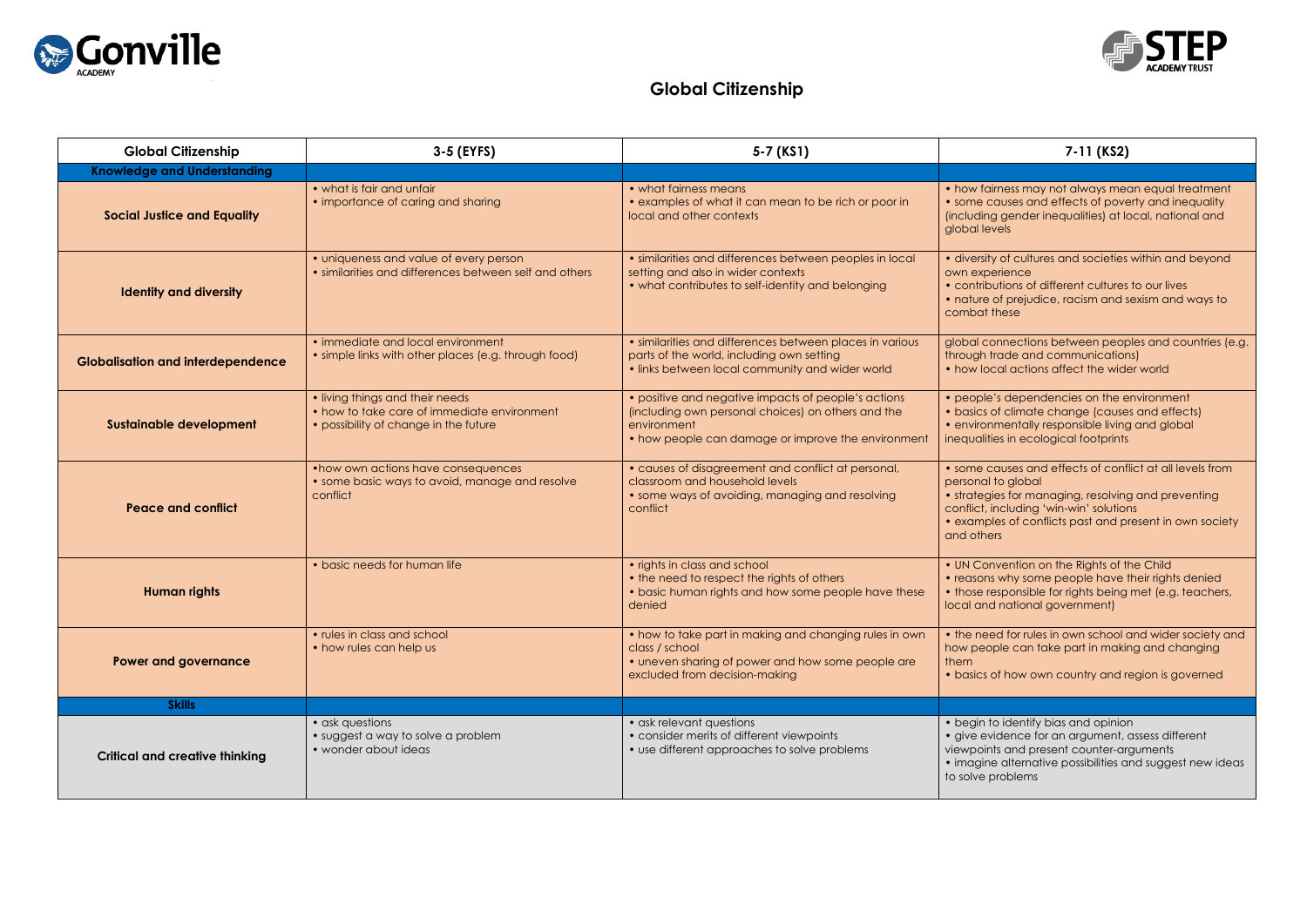

| Empathy                                         | • show sensitivity to people's feelings and needs                                                                                                                                  | • show awareness of, and concern for, people's feelings<br>• show interest in, and concern for, others outside<br>immediate circle and in contexts different to own                       | • adapt<br>others<br>• empatl<br>contexts<br>• underst        |
|-------------------------------------------------|------------------------------------------------------------------------------------------------------------------------------------------------------------------------------------|-------------------------------------------------------------------------------------------------------------------------------------------------------------------------------------------|---------------------------------------------------------------|
| Self-awareness and reflection                   | • recognise, name and deal with feelings in a positive<br>way<br>• notice some effects of own actions on others<br>• identify how people are feeling (e.g. happy, sad,<br>worried) | • recognise effects of own behaviour on others and use<br>this to help make choices<br>• identify matters that are important to self and others<br>• learn from mistakes and use feedback | • identify<br>issues aff<br>• explore<br>and in ne            |
| <b>Communication</b>                            | • listen to others<br>• take turns to express a view                                                                                                                               | • participate in discussions about issues that affect self,<br>others and the wider world<br>• state opinions and start to give reasons for these<br>• listen carefully to others         | · listen a<br>• express<br>range of<br>· give re<br>opinion   |
| <b>Cooperation and conflict resolution</b>      | • participate in group activities<br>• take turns and share<br>• manage disputes peacefully                                                                                        | • play and work cooperatively<br>• help to ensure that everyone in own group is included<br>• begin to show tact and diplomacy                                                            | • work co<br>• use strc<br>aggressiv<br>· use knc<br>problems |
| Ability to manage complexity and<br>uncertainty | • ask for help if unsure what to do                                                                                                                                                | · describe feelings about changes in own life and<br>locality                                                                                                                             | · describ<br>setting ar<br>• use strc<br>• recogn<br>answer   |
| Informed and reflective action                  | • support others in group or class                                                                                                                                                 | • contribute actively and constructively to the life of own<br>class and school<br>• take action when something is unfair                                                                 | • particip<br>• contrib<br>• share c<br>including             |
| Values and Attitudes                            |                                                                                                                                                                                    |                                                                                                                                                                                           |                                                               |
| Sense of identity and self-esteem               | • awareness of self and own uniqueness<br>• sense of self-worth and worth of others                                                                                                | • sense of belonging and valuing of relationships with<br>others<br>• awareness of, and pride in, own individuality                                                                       | • positivit<br>others ar<br>• value v                         |
| <b>Commitment to social justice and equity</b>  | • sense of fair play<br>• willingness to take turns and share                                                                                                                      | • willingness to stand up and speak up for others<br>• fairness in dealings with others                                                                                                   | • offence<br>globally<br>• sense c<br>• growing               |
| <b>Respect for people and human rights</b>      | • starting to think of others                                                                                                                                                      | • respect for other people's feelings and ideas<br>• respect for the rights of others<br>• belief that everyone has equal rights                                                          | • readine<br>actions c<br>• belief tl<br>prejudice            |



behaviour to take into account feelings of

thise with people in local and more distant

stand impacts of prejudice and discrimination

y connections between personal decisions and ifecting people locally and globally e reasons for negative feelings towards others aew or difficult situations

attentively, question and respond to others is own views and ideas on issues clearly, using a f appropriate methods

easons, evidence and examples in support of an

cooperatively to solve problems or achieve goals ategies to manage anger, frustration and ive feelings

owledge of others' viewpoints to resolve ns and compromise

be feelings about changes and events in own and the wider world

ategies to cope with challenging times

nise when there may be no single right or wrong

ipate in decision making in school bute to the well-being of the wider community opinions and evidence on issues with others g decision-makers and elected representatives

vity about the ways in which one is both similar to and uniquely different what contributes to own identity

be at unfair treatment of others locally and

of justice hg interest in world events and global issues

ess to think through consequences of words, and choices on others that it is everyone's responsibility to challenge e and discrimination